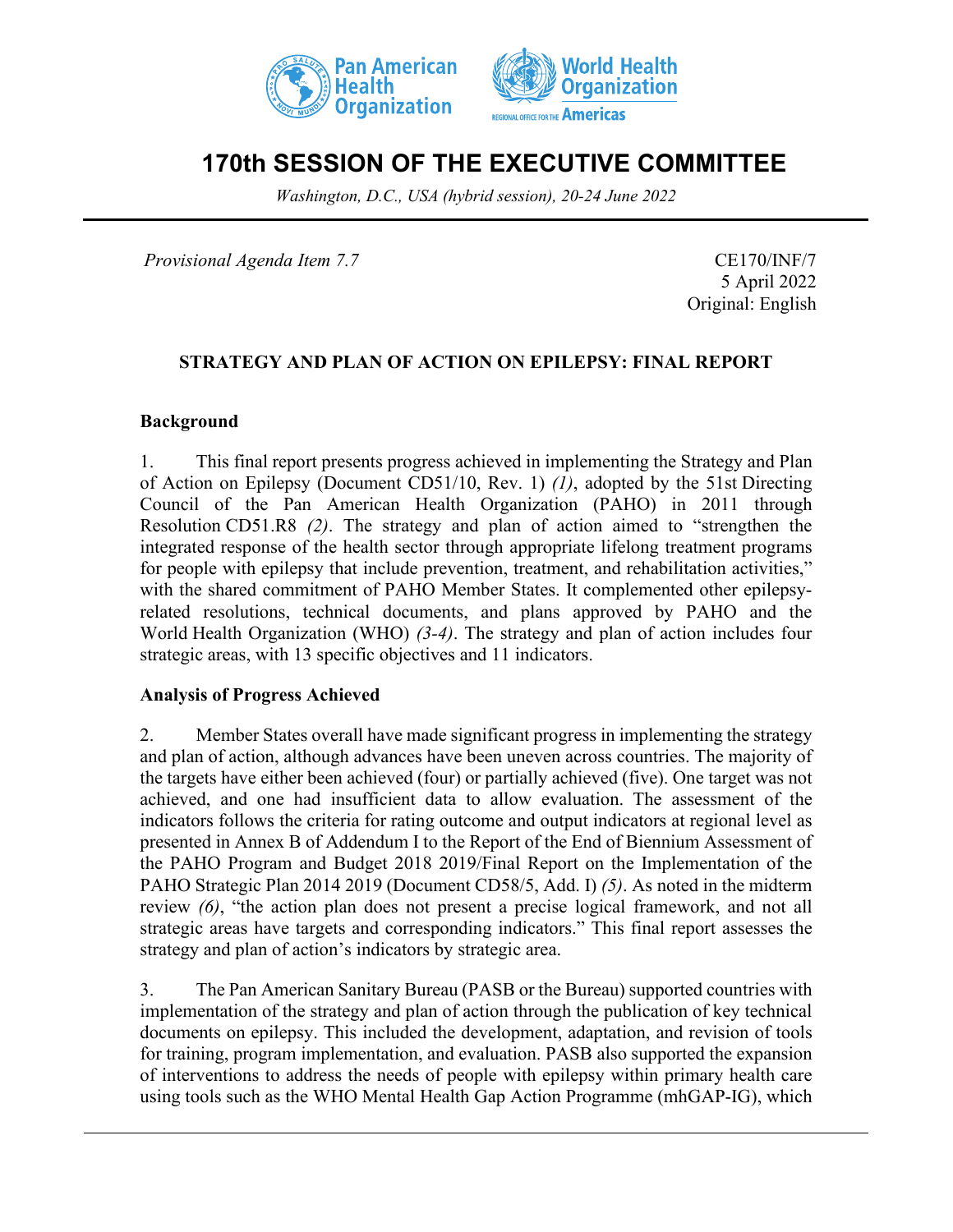has a module on management and assessment of epilepsy *(7)*. The module on epilepsy was prioritized in almost 30 countries that implemented this program *(5)*. Additionally, virtual courses on mhGAP were developed in both English and Spanish and delivered through the PAHO Virtual Campus for Public Health.

4. PASB's collaboration extends to professional and advocacy groups at the country, regional, and global levels. The Bureau has collaborated with the International League Against Epilepsy (ILAE) and the International Bureau for Epilepsy (IBE), both of whom actively participated in the design and implementation of the strategy and plan of action. In addition, collaborative partnerships have been established with the Epilepsy Society of the Caribbean and the Canadian League Against Epilepsy. Of note, two institutions in the field of epilepsy became PAHO/WHO Collaborating Centers, one in Chile in 2014 and the other in Honduras in 2016. Both played important roles in implementation of the strategy and plan of action.

5. Over the past two years, the COVID-19 pandemic has led to severe disruptions in mental, neurological, and substance use services across the Region of the Americas. There have been significant interruptions to the management of emergencies arising from neurological disorders (including status epilepticus), as well to diagnostic and laboratory services. This has delayed the diagnosis and treatment of persons with epilepsy and increased the risk of relapse *(8).*

## *Strategic Area 1: Programs and legislation for the care of people with epilepsy and protection of their human rights*

6. Significant progress was made in this area. The number of countries with a programmatic and legal framework on epilepsy increased, although the targets for 2020 were only partially achieved. Barriers to implementation included the following: *a)* some Member States did not develop a specific plan for epilepsy, contending that epilepsy should instead be included in a broader programmatic context; *b)* the COVID-19 pandemic interrupted efforts to develop epilepsy plans and laws over in the past two years; *c)* WHO submitted a proposed global action plan for epilepsy and other neurological disorders, which was positively received, and several Member States preferred to design national programs aligned with that global plan due to the synergies in addressing the burden of epilepsy and other neurological disorders; and *d)* the approval of laws on epilepsy is a slow process that occurs in the legislative branch and does not depend directly on the ministry responsible for health.

| Indicator, baseline, and target                                           | <b>Status</b>                                                                              |
|---------------------------------------------------------------------------|--------------------------------------------------------------------------------------------|
| <b>1.1.</b> Number of countries with a national<br>epilepsy plan in place | <b>Partially achieved.</b> In 2020, 18 countries<br>had a national epilepsy plan in place. |
| Baseline (2010): 10<br>Target (2020): 25                                  |                                                                                            |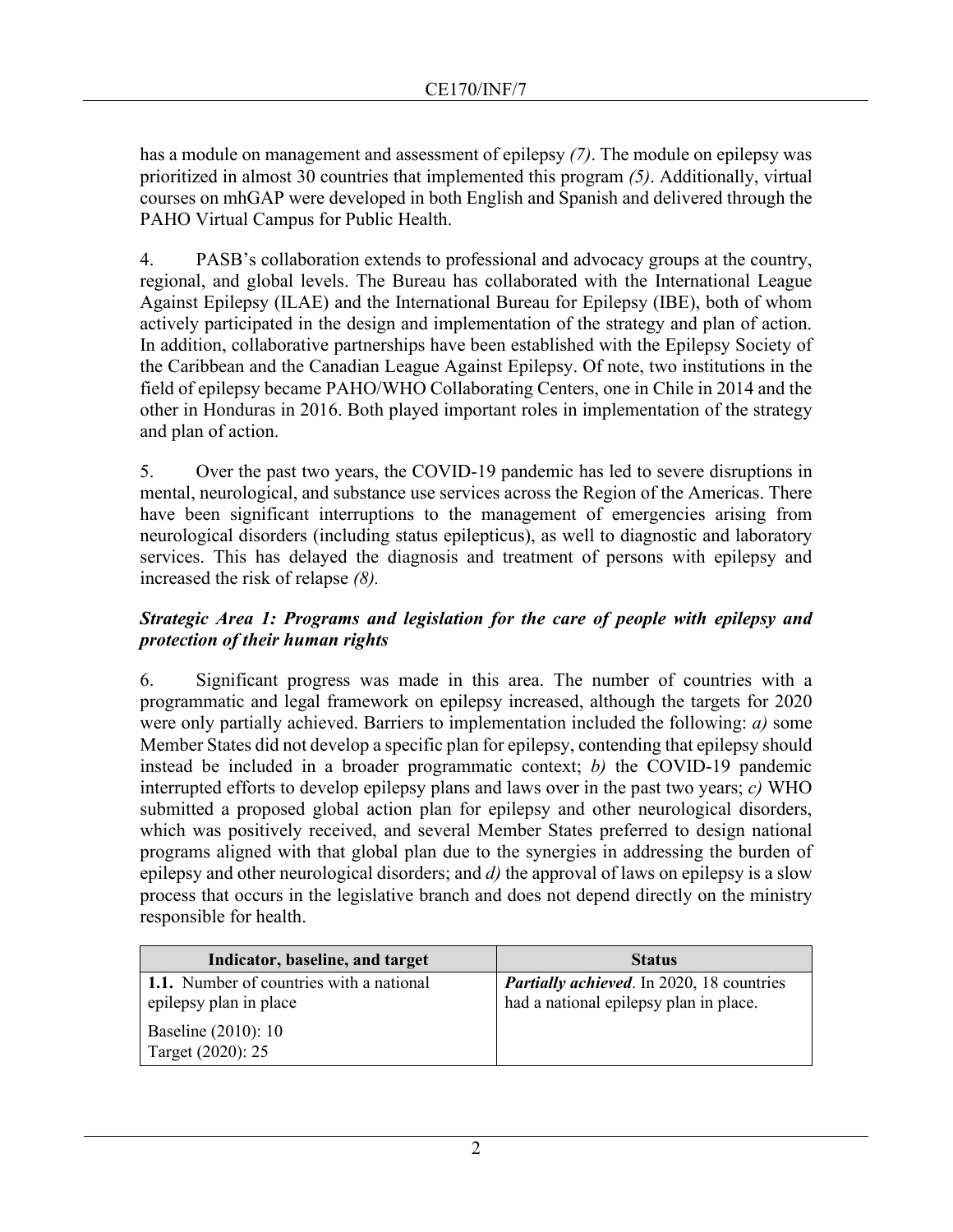| Indicator, baseline, and target                                                                                                                                                                        | <b>Status</b>                                                                                                                                                                                                                                           |
|--------------------------------------------------------------------------------------------------------------------------------------------------------------------------------------------------------|---------------------------------------------------------------------------------------------------------------------------------------------------------------------------------------------------------------------------------------------------------|
| <b>1.2.</b> Number of countries that have<br>modified/amended and updated the legislative<br>framework for epilepsy to bring it into line with<br>international human rights standards                 | <b>Partially achieved.</b> By 2020, 10 countries<br>had reviewed, modified, and updated their<br>legislative frameworks related to epilepsy.                                                                                                            |
| Baseline (2012): not defined<br>Target (2020): 15                                                                                                                                                      |                                                                                                                                                                                                                                                         |
| <b>1.3.</b> Instrument and methodology for<br>comprehensive evaluation of national epilepsy<br>programs and services developed and published<br>Baseline (2010): 0<br>Target (2020): 1 revised by 2020 | Achieved. A questionnaire about basic<br>information on programs, services, and<br>resources was prepared and implemented<br>in 2013 $(9)$ . It was subsequently revised<br>and expanded for the preparation of the<br>WHO Neurology Atlas (2017) (10). |
| <b>1.4.</b> Number of countries that have evaluated<br>their national epilepsy care program and/or<br>services                                                                                         | <b>Partially achieved.</b> By 2020, 18 countries<br>had evaluated their national epilepsy care<br>programs and/or services.                                                                                                                             |
| Baseline (2010): 0<br>Target (2020): 20                                                                                                                                                                |                                                                                                                                                                                                                                                         |

# *Strategic Area 2: Health services network for the treatment of people with epilepsy, with emphasis on primary health care and the provision of drugs*

7. The epilepsy mortality rate for the Region has increased slightly, with rates varying widely by subregion and country. The regional median mortality rate is higher in men (1.96 per 100,000 population) than in women (1.18). The highest rate is observed in the age group 65 years and over (above 2.0) *(11).* A continuing barrier to reducing the regional mortality rate is the insufficient number of neurologists: the regional median is 0.7 per 100,000 population, with a large majority of these specialists located in capital cities and other urban areas. Another barrier is the inconsistent availability of essential medications for epilepsy, especially at the primary care level *(10).*

8. Based on available data, it was not possible to determine the expected increase in treatment coverage. However, many countries have reported progress toward this objective, especially the expansion of services at the community level and in primary care. Notably, an important effort was made by the two Collaborating Centers to obtain this indicator in Chile and Honduras. There is a continuing need to collect data on epilepsy treatment coverage in all countries of the Region.

9. Important advances were observed in the training of primary health care (PHC) workers in epilepsy assessment and management. The adaptation and implementation of mhGAP in local contexts was prioritized by several countries and in PAHO's technical cooperation. In 2020, the mhGAP Epilepsy Module was used to train PHC workers and implement interventions at the primary care level in over 29 countries within the Region. This was an important advance compared to 2013, when only eight countries had training programs on epilepsy management in PHC *(5).*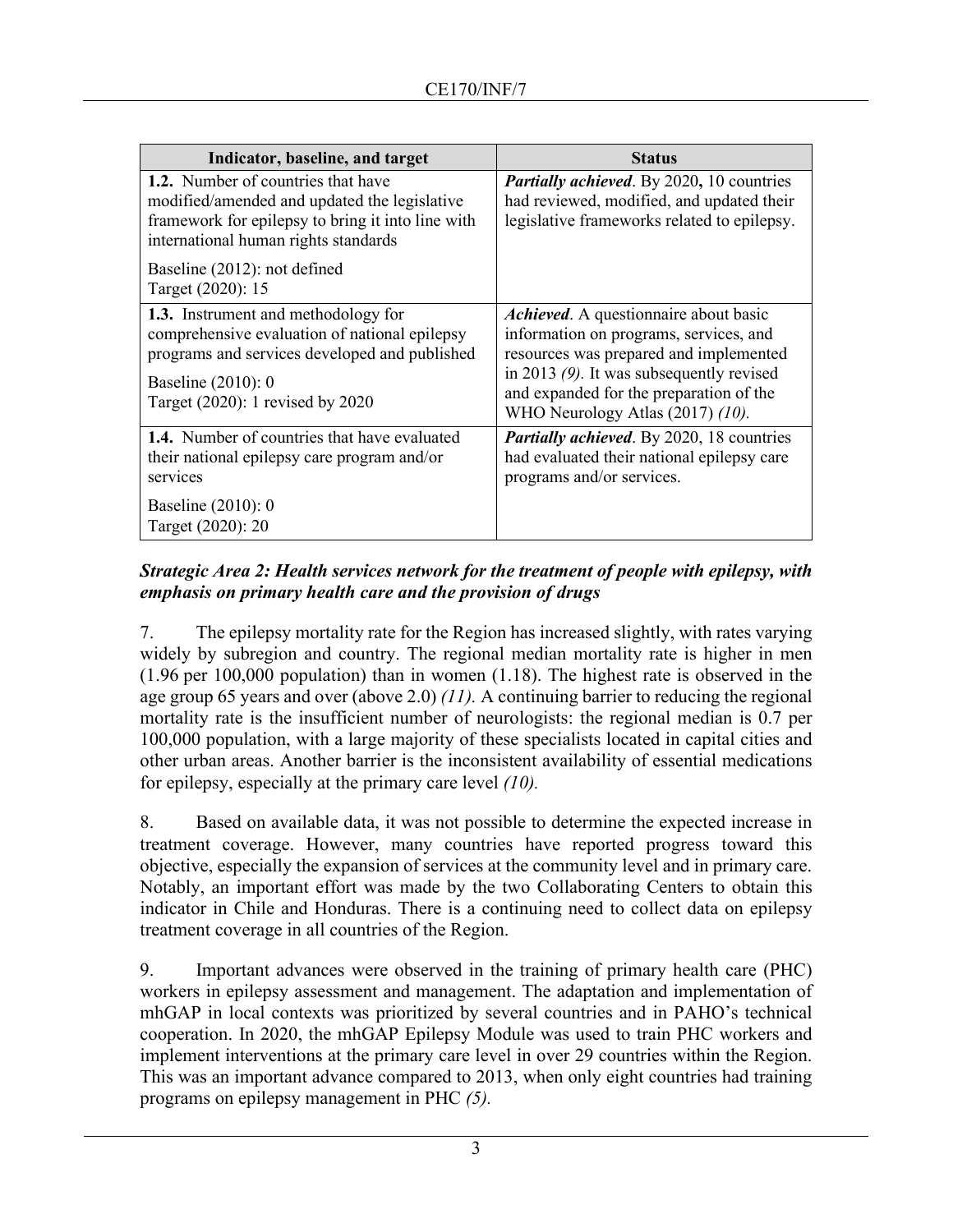| Indicator, baseline, and target                                                                                                                                                                                                                      | <b>Status</b>                                                                                                                                                                                                                                                                                 |
|------------------------------------------------------------------------------------------------------------------------------------------------------------------------------------------------------------------------------------------------------|-----------------------------------------------------------------------------------------------------------------------------------------------------------------------------------------------------------------------------------------------------------------------------------------------|
| <b>2.1.</b> Regional epilepsy mortality rate (per<br>$100,000$ population)<br>Baseline (2010): 0.8<br>Target $(2020)$ : < 0.8                                                                                                                        | <b>Not Achieved.</b> The regional median epilepsy<br>mortality rate in 2019 was 1.60 deaths per<br>100,000 population $(11)$ . (The 2019 rate is not<br>comparable with the 2010 baseline rate due to the<br>use of different data sources.)                                                  |
| 2.2. Percentage of people with epilepsy<br>who are not treated<br>Baseline $(2010)$ : 60% (estimated)<br>Target (2020): 30%                                                                                                                          | There is insufficient data to determine the current<br>treatment gap. These statistics are not reported by<br>countries. A pilot study in Honduras suggested a<br>reduction in the treatment gap from 53% in 1997<br>to 13% in 2014. The estimated treatment gap in<br>Chile was 46% in 2021. |
| 2.3. Preparation and publication of a<br>regional epilepsy training module (guides),<br>based on the competencies required to meet<br>the needs, targeting primary care workers<br>Baseline (2010): 1 (mhGAP-IG)<br>Target (2020): 1 revised by 2020 | <i>Achieved.</i> The mhGAP Intervention Guide<br>(mhGAP-IG) Version 2.0 Epilepsy Module (7)<br>meets the requirements of this indicator.<br>MhGAP-IG has been published, adapted, and<br>made available in the four official PAHO<br>languages.                                               |

# *Strategic Area 3: Education and sensitization of the population, including people with epilepsy and their families*

10. The target of the indicator for this strategic area was achieved. PASB technical cooperation has an important focus on ensuring that the cross-cutting principles of gender, equity, ethnicity, and human rights underpin all epilepsy policies, plans, legislation, and service provision. Countries have made significant progress in fighting against stigma and discrimination surrounding people with epilepsy.

| Indicator, baseline, and target                 | <b>Status</b>                                  |
|-------------------------------------------------|------------------------------------------------|
| 3.1. Preparation and publication of regional    | <i>Achieved.</i> The Management of Epilepsy in |
| guides for the design and implementation of     | the Public Health Sector $(12)$ was            |
| epilepsy prevention activities in the countries | published in 2018. This document is a          |
| Baseline $(2010)$ : 0                           | guide to the design and implementation of      |
| Target (2020): 1 revised                        | epilepsy prevention and care activities.       |

# *Strategic Area 4: Strengthening of the ability to produce, assess, and use information on epilepsy*

11. Major progress was achieved for this strategic area. A significant number of regional investigations have been published, with more than 50 articles, reports, and technical documents produced during the period of the strategy and plan of action. The role of the Collaborating Centers, ILAE, and IBE in the field of research is highlighted. The COVID-19 pandemic has delayed some planned publications on epilepsy, leading to only the partial achievement of two of the three targets.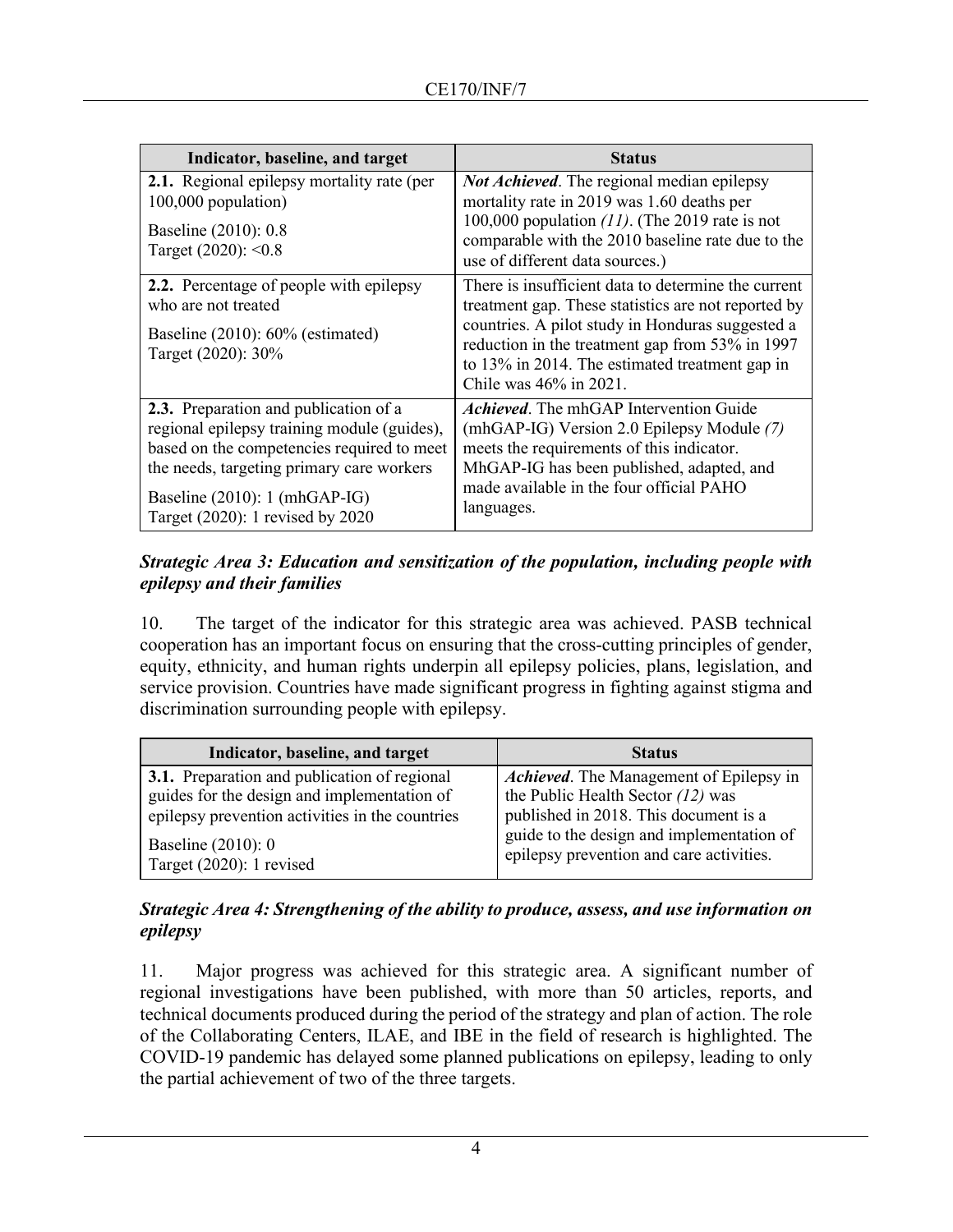| Indicator, baseline, and target                                                                                                                                                                                                               | <b>Status</b>                                                                                                                                                                                                                                                                                                                                                       |
|-----------------------------------------------------------------------------------------------------------------------------------------------------------------------------------------------------------------------------------------------|---------------------------------------------------------------------------------------------------------------------------------------------------------------------------------------------------------------------------------------------------------------------------------------------------------------------------------------------------------------------|
| 4.1. Publication of a regional<br>methodological document for the<br>development of epilepsy indicators,<br>prepared through a consultative process<br>with the participation of a group of experts<br>Baseline (2010): 0<br>Target (2014): 1 | Achieved. A guide based on data and indicators<br>from the regional Report on Epilepsy in Latin<br>America and the Caribbean (9) and the WHO<br>Neurology Atlas (2017) (10) has been<br>published.                                                                                                                                                                  |
| 4.2. Regional report on epilepsy concluded<br>and published (includes data on morbidity<br>and mortality, burden, programs, services,<br>and resources)<br>Baseline (2010): 1 from 2008<br>Target (2020): 1 for 2020                          | <b>Partially achieved.</b> The Report on Epilepsy in<br>Latin America and the Caribbean was published<br>in 2013 (9), and The Management of Epilepsy in<br>the Public Health Sector was published in 2018<br>$(12)$ . Publication of updated versions of these<br>two reports was postponed due to the COVID-<br>19 pandemic.                                       |
| 4.3. Publication of a collection of<br>epidemiological research on epilepsy in<br>Latin America and the Caribbean<br>Baseline (2010): 0<br>Target (2020): 1                                                                                   | <b>Partially achieved.</b> Epilepsy in Latin America<br>$(13)$ was published in 2016. It compiles the most<br>important experiences and studies on epilepsy<br>based on two regional workshops, one in Chile<br>in 2013 and one in Honduras in 2015.<br>Publication of an updated version of this report<br>for 2020 was postponed due to the COVID-19<br>pandemic. |

## **Lessons Learned**

12. Investment in epilepsy is insufficient to meet the needs of the regional burden due to the disease, especially in light of the growing epilepsy mortality rate in the Region. The feasibility of reducing the treatment gap with community interventions at the PHC level has been demonstrated in several countries. Similarly, the adaptation and implementation of the mhGAP Epilepsy Module, aimed at strengthening PHC for the identification and care of people with epilepsy, has been successful.

13. Data collection and reporting on epilepsy must be strengthened. Quality data on prevalence, incidence, mortality, treatment coverage, and available human and financial resources for epilepsy, disaggregated by key variables such as sex, age, and ethnicity, among others, must be systematically collected and reported to inform policy and improve service quality. Data should also be collected on the impacts of the ongoing COVID-19 pandemic on people with epilepsy and the availability of essential services for epilepsy.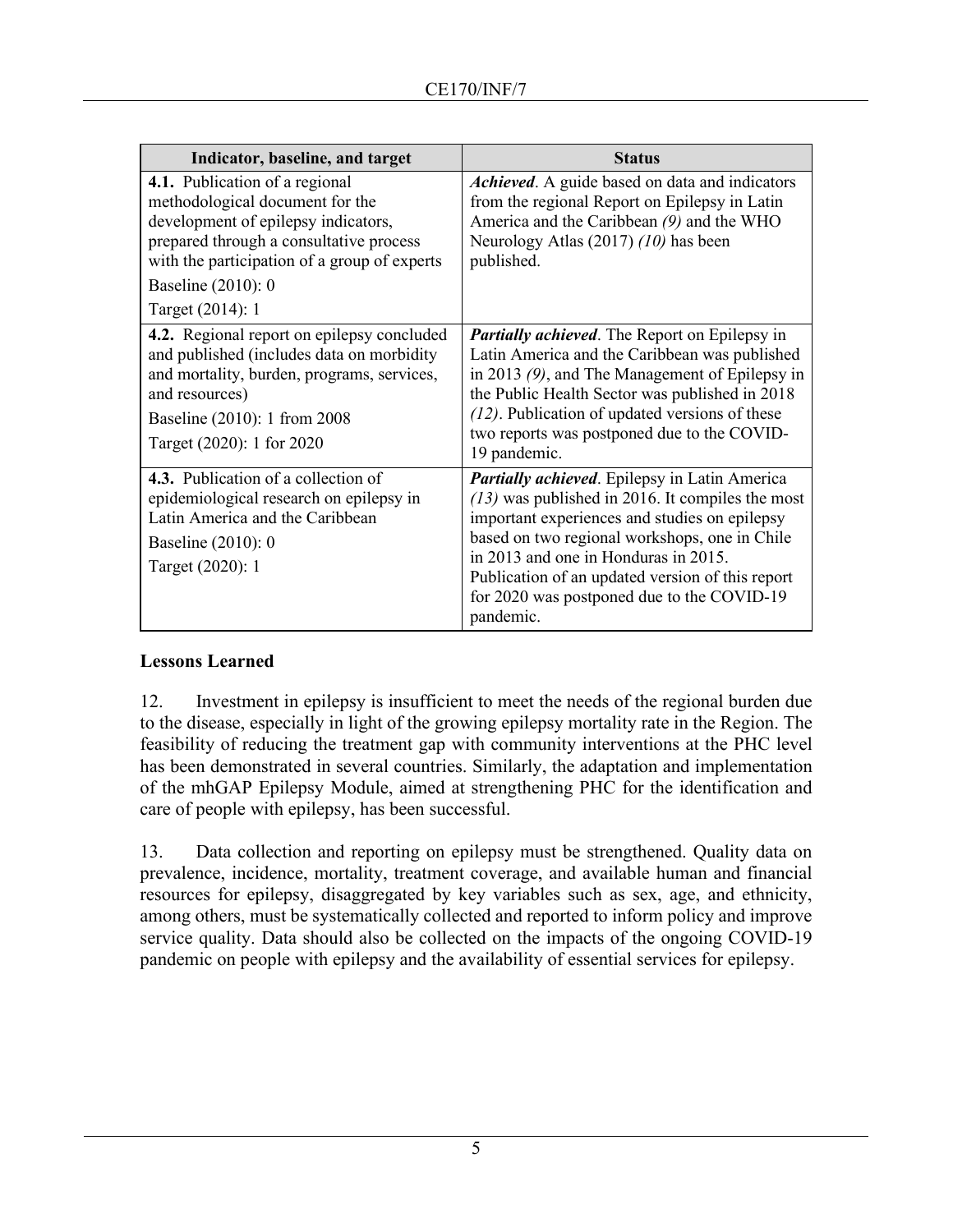### **Action Needed to Improve the Situation**

14. Considering the outcomes and lessons learned described in this report, we present the following actions for consideration by the Member States:

- a) Invest in programs and services to prevent and control epilepsy and to create and/or strengthen the programmatic and legal framework for the care of people with epilepsy, according to national conditions.
- b) Bearing in mind that approximately 25% of epilepsy cases are preventable, take steps to *i)* strengthen maternal and newborn health care; *ii)* promote healthy brain development; *iii)* prevent and control neurocysticercosis; *iv)* strengthen programs to reduce head injuries; and *v)* prevent central nervous system infections.
- c) Focus attention on areas requiring greater efforts, including *i)* the collection and reporting of epilepsy data, including data on treatment coverage, and *ii)* the prevention of epilepsy-related mortality, which has increased in the Region since 2010.
- d) Improve access to services for people with epilepsy and ensure appropriate services at the first level of care, including the consistent availability of basic anti-epileptic drugs. This will help to close or reduce the treatment gap.
- e) Develop tools and processes for systematically collecting and reporting epilepsy data to inform policies and programs at regional and national levels and strengthen national information and surveillance systems on epilepsy.
- f) Support advocacy efforts in the Region using innovation and social media. Establish an advocacy day to raise awareness of epilepsy and reduce epilepsy-related stigma to support the reduction in disease burden due to epilepsy and improve quality of life.
- g) Adopt the WHO Intersectoral Global Action Plan on Epilepsy and Other Neurological Disorders as the guidance document for technical cooperation with Member States and non-State actors *(14).*

## **Action by the Executive Committee**

15. The Executive Committee is invited to take note of this report and provide any comments it deems pertinent.

## **References**

1. Pan American Health Organization. Strategy and Plan of Action on Epilepsy [Internet]. 51st Directing Council of PAHO, 63rd Session of the Regional Committee of WHO for the Americas; 2011 Sep 26-30; Washington, DC. Washington, DC: PAHO; 2011 (Document CD51/10, Rev. 1) [cited 2021 Nov 18]. Available from: [https://iris.paho.org/handle/10665.2/28471.](https://iris.paho.org/handle/10665.2/28471)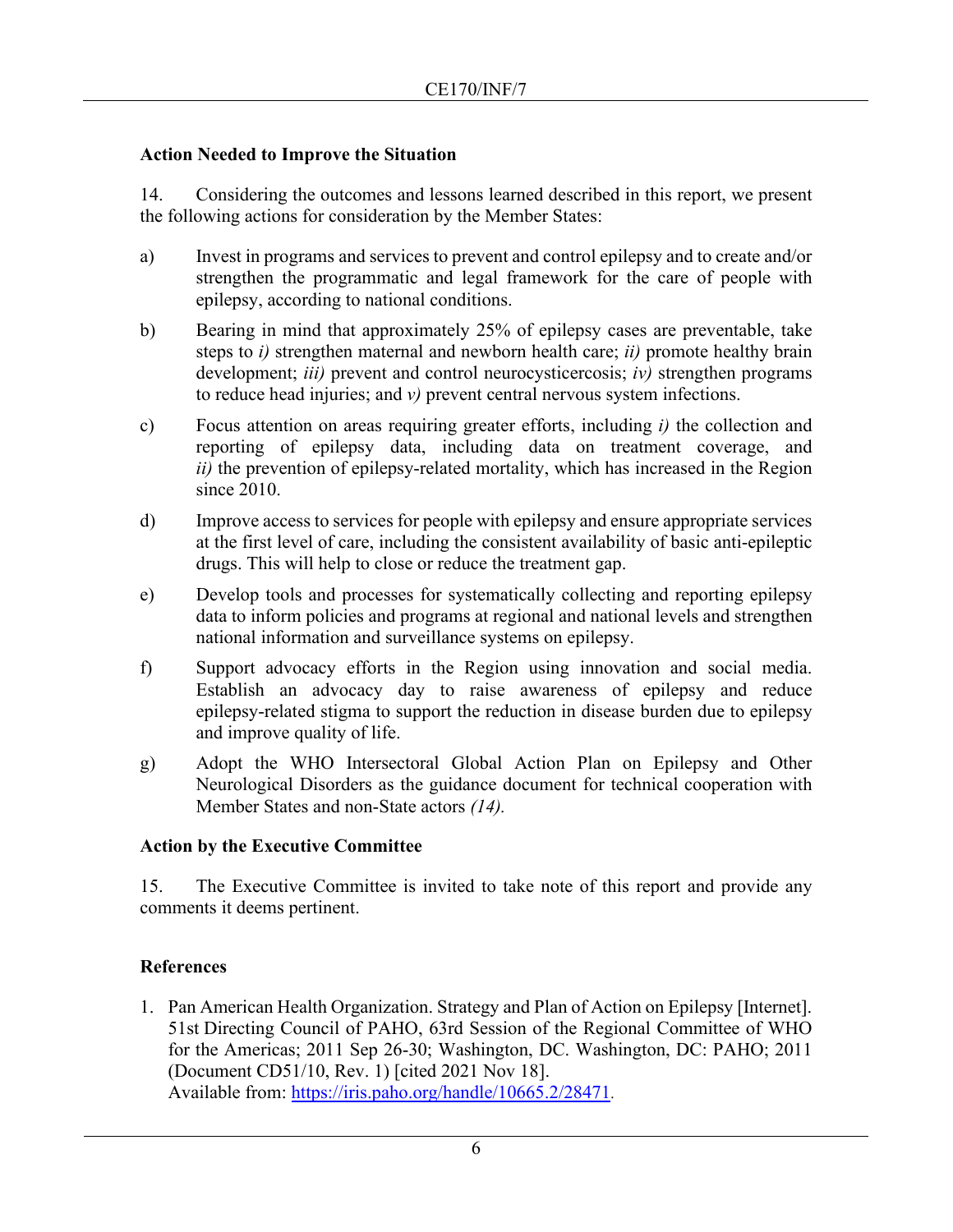- 2. Pan American Health Organization. Strategy and Plan of Action on Epilepsy [Internet]. 51st Directing Council of PAHO, 63rd Session of the Regional Committee of WHO for the Americas; 2011 Sep 26-30. Washington, DC. Washington, DC: PAHO; 2011 (Resolution CD51.R8) [cited 2021 Nov 18]. Available from: [https://www.paho.org/en/documents/cd51r8-2011-strategy-and-plan-action-epilepsy](https://www.paho.org/en/documents/cd51r8-2011-strategy-and-plan-action-epilepsy-resolution-0)[resolution-0.](https://www.paho.org/en/documents/cd51r8-2011-strategy-and-plan-action-epilepsy-resolution-0)
- 3. Pan American Health Organization. Plan of Action on Mental Health [Internet]. 53rd Directing Council of PAHO, 66th Session of the Regional Committee of WHO for the Americas; 2014 Sep 29-Oct 3; Washington, DC. Washington, DC: PAHO; 2014 (Document CD53/8 Rev. 1) [cited 2021 Nov 18]. Available from: [https://iris.paho.org/handle/10665.2/28292.](https://iris.paho.org/handle/10665.2/28292)
- 4. Pan American Health Organization. Disability: Prevention and rehabilitation in the context of the right to the enjoyment of the highest attainable standard of physical and mental health and other related rights [Internet]. 47th Directing Council of PAHO, 58th Session of the Regional Committee of WHO for the Americas; 2006 Sep 25-29; Washington, DC. Washington, DC: PAHO; 2011 (Resolution CD47.R1) [cited 2021 Nov 18]. Available from: [http://www1.paho.org/english/gov/cd/CD47.r1-e.pdf.](http://www1.paho.org/english/gov/cd/CD47.r1-e.pdf)
- 5. Pan American Health Organization. Report of the End-of-biennium Assessment of the PAHO Program and Budget 2018-2019/Final Report on the Implementation of the PAHO Strategic Plan 2014-2019 [Internet]. 58th Directing Council of PAHO, 72nd Session of the Regional Committee of WHO for the Americas; 2020 Sep 28-29; Virtual Session. Washington, DC: PAHO; 2020 (Document CD58/5, Add. I) [cited 2021 Nov 18]. Available from:

[https://www.paho.org/en/documents/cd585-add-i-report-end-biennium-assessment](https://www.paho.org/en/documents/cd585-add-i-report-end-biennium-assessment-paho-program-and-budget-2018-2019final-report)[paho-program-and-budget-2018-2019final-report.](https://www.paho.org/en/documents/cd585-add-i-report-end-biennium-assessment-paho-program-and-budget-2018-2019final-report)

- 6. Pan American Health Organization. Strategy and Plan of Action on Epilepsy: Midterm Review [Internet]. 29th Pan American Sanitary Conference, 69th Session of the Regional Committee of WHO for the Americas; 2017 Sep 25-29; Washington, DC. Washington, DC: PAHO; 2017 (Document CSP29/INF/7) [cited 2021 Nov 18]. Available from: [https://www.paho.org/en/node/85946.](https://www.paho.org/en/node/85946)
- 7. World Health Organization. mhGAP intervention guide for mental, neurological and substance use disorders for non-specialized health settings, version 2.0 [Internet]. Geneva: WHO; 2016 [cited 2021 Nov 18]. Available from: [https://apps.who.int/iris/handle/10665/250239.](https://apps.who.int/iris/handle/10665/250239)
- 8. Pan American Health Organization. The impact of COVID-19 on mental, neurological and substance use services in the Americas: results of a rapid assessment, June 2021 [Internet]. Washington, DC: PAHO; 2021 [cited 2021 Nov 18]. Available from: [https://iris.paho.org/handle/10665.2/54784.](https://iris.paho.org/handle/10665.2/54784)